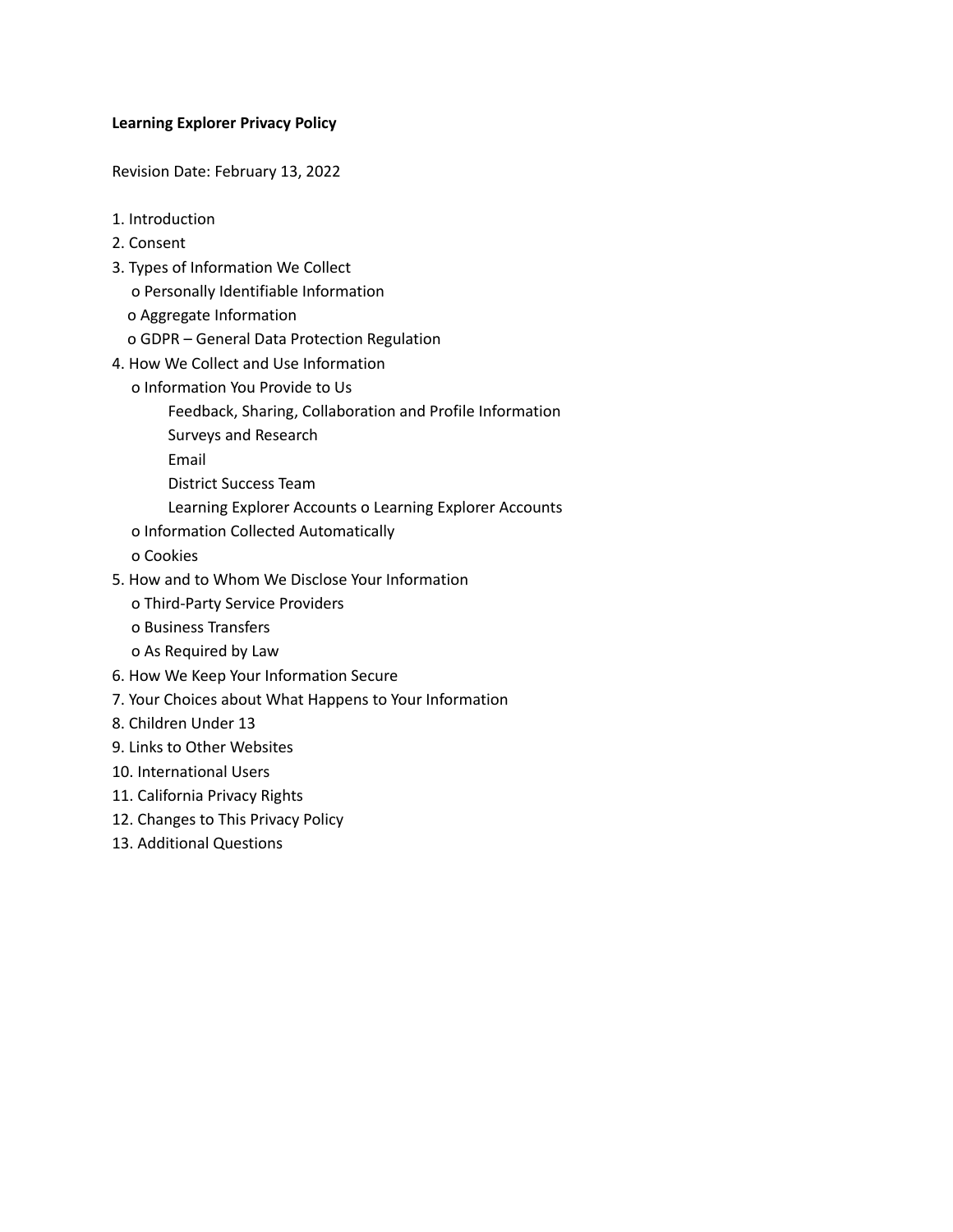## **1. Introduction**

Protecting your private information is our priority at Learning Explorer. We want our Users to know about and understand our privacy practices, so we've created this document to explain the measures we take to keep our website, platform and services a safe and secure environment for everyone.

This Privacy Policy describes what information we collect when you visit Learning Explorer and use our platform and services, how we use that information, and what choices we offer you to update and control it.

This Privacy Policy is incorporated into and is subject to the Learning Explorer Terms of Use at learningexplorer.com/terms. By using the Learning Explorer website, products, tools, and/or services, you consent to the collection, use, storage, and disclosure of your personal information in accordance with this Privacy Policy.

This Privacy Policy applies regardless of the type of device you use to access Learning Explorer and whether you are accessing the service as a User or otherwise.

If you have any questions or concerns about this Privacy Policy, please contact us at support@LearningExplorer.com or by calling (888) 909-9035 (M-F 8 to 5pm Pacific Time).

## **2. Consent**

By using the Learning Explorer website, platform, products, tools, and/or services, you consent to the collection and use of your information as outlined in this Privacy Policy, and you consent to our Terms of Use.

## **3. Types of Information We Collect**

## **Personally Identifiable Information**

Personally Identifiable Information is information that can be used to uniquely identify account users, and may include, but may not be limited to, first and last names, title, email address, phone numbers, mail and school addresses, and if applicable, payment method or other billing information. Users can choose not to provide Personally Identifiable Information requested, but, in general, most of the Personally Identifiable Information requested is required in order to provide our services, and the lack of such information will prevent us from doing so.

## **Aggregate Information**

Aggregate Information is data we collect about a group or category of resources, services, or Users. We may collect, use, transfer, and disclose information that does not permit direct association with you. For instance, information about how you use a service might be collected and combined with information about how others use the same service, or information about the curriculum resources you link to from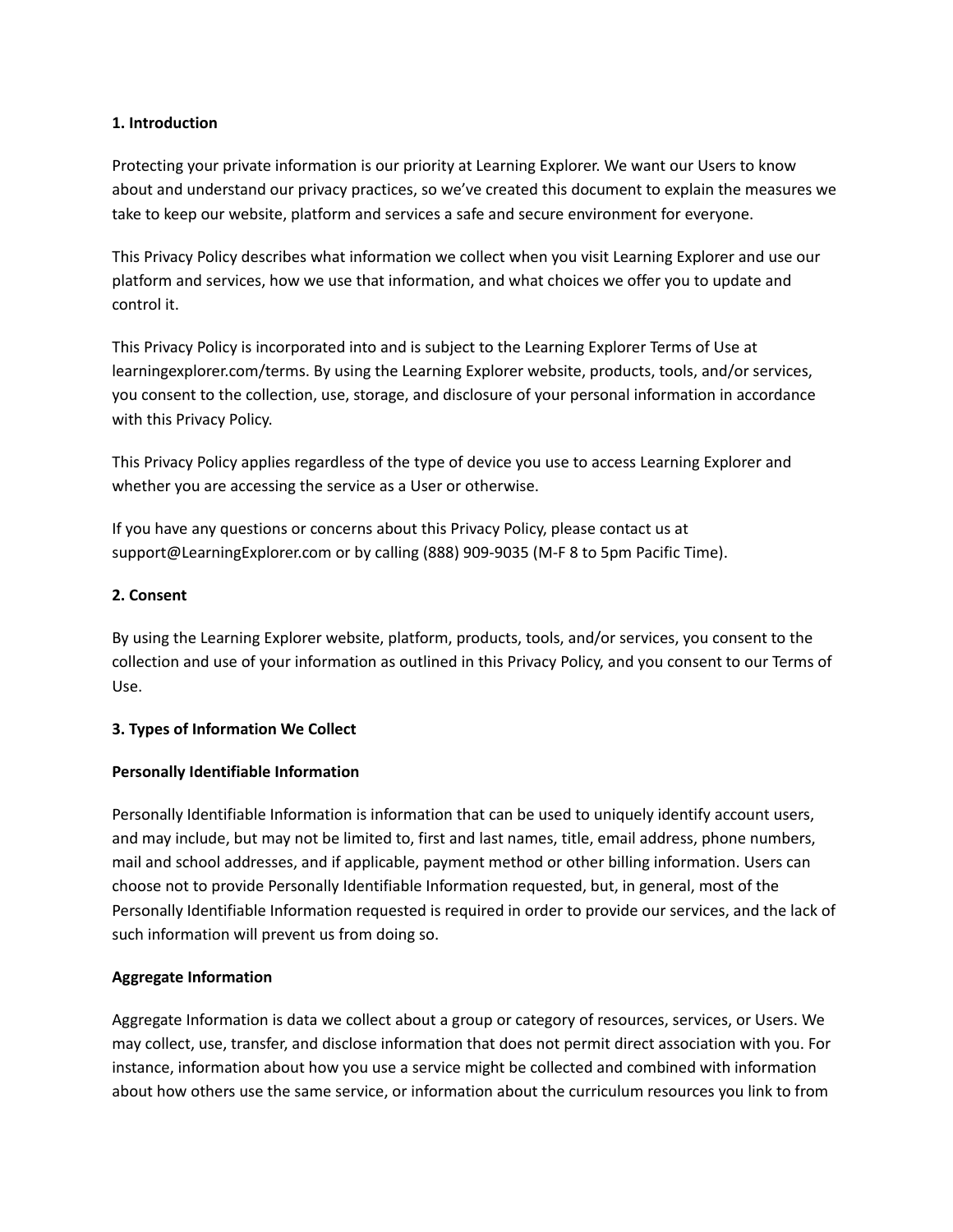Learning Explorer might be collected and combined with information about the resources chosen by others for continued internal quality assurance.

# **GDPR - General Data Protection Regulation**

Learning Explorer proudly protects our customer users with industry- standard levels of data privacy and security. Learning Explorer's policies for data protection, processing, export, transfer, removal and breach reporting are in full compliance with the General Data Protection Regulation legislation. Response procedures for all requests are available upon request.

## **4. How We Collect and Use Information**

We receive and store teacher user information, including Personally Identifiable Information, about you and your use of Learning Explorer. We gather this information in a number of ways, including when you enter it on our website and interact with the Learning Explorer website, products, tools, and/or services. Learning Explorer does not collect or store any personally identifiable student information.

## **Information You Provide to Us**

## **Feedback, Sharing, Collaboration and Profile Information**

We collect information that you voluntarily provide, share, and/or upload through our platform or services, including but not limited to feedback, content, files, collections, photos, videos, images, resource descriptions or other contributions. Information that you voluntarily provide, share, or upload is subject to our Terms of Use. We may store and link uploaded content, feedback and profile information to your Users Account.

Users shared or uploaded content may be moderated or edited by our staff. We will delete or refuse to publish any content that appears to be inappropriate or inaccurate. We may edit content for grammatical and spelling errors. Your shared and/or uploaded information may remain even after your account is no longer active with Learning Explorer.

## **Surveys and Research**

We are committed to continually improving our services. When permitted, we may conduct surveys and ask Learning Explorer users to volunteer demographic information to be used on an aggregate basis for internal product research. We use such information to improve our services offered to our Users.

## **Email**

If you are a registered Users of Learning Explorer, and your district has elected to have you receive direct communications from Learning Explorer, we may occasionally send you emails to tell you about new features, solicit your feedback, or just keep you up-to-date with what's going on with Learning Explorer,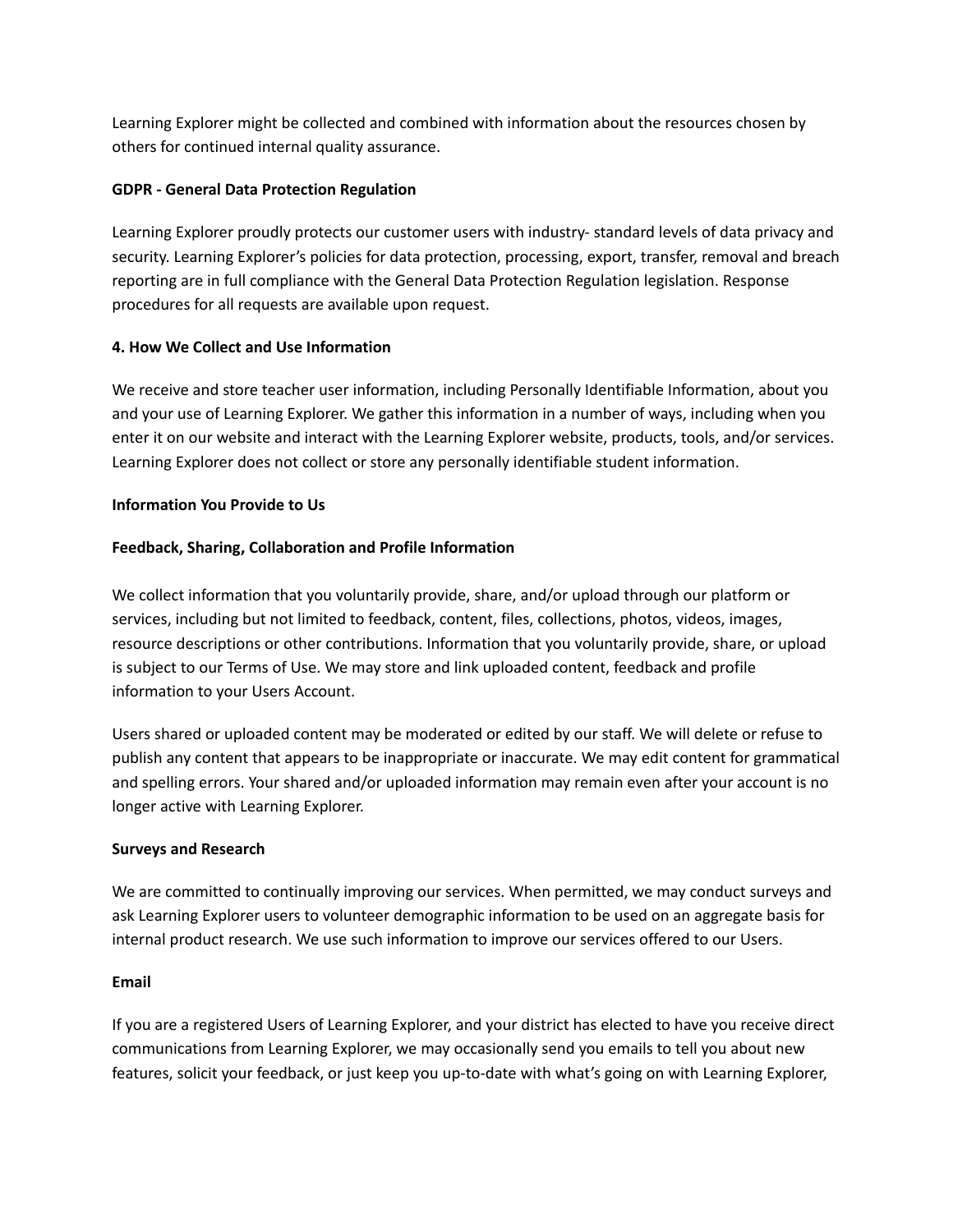our platform, website, products, tools, and/or services. If you do not want to receive such communications, you may opt out by following the 'unsubscribe' instructions in the email.

If you correspond with us or provide feedback by email, we may retain the content of your email messages, your email address, and our responses. If you send us a request (for example via an email to the District Success Team), we reserve the right to use the email in order to help us clarify or respond to your request, to help us support other Users, to develop the most useful services and features possible, and to market our services to others.

## **District Success Team**

We collect personal information when you submit comments, questions, or suggestions to our District Success Team via email, text, or phone. We are committed to improving our services, and your feedback and suggestions are essential to helping us do so. We use information you provide to respond to your submission and may use your feedback to improve our services.

## **Learning Explorer Accounts**

As a Learning Explorer user, your administrator may be able to do the following:

- Access information in and about your Learning Explorer account;
- Disclose, restrict, or access information that you have provided or that is made available to you when using your Learning Explorer account; and
- Control how your Learning Explorer account may be activated, accessed, or deleted.

# **Information Collected Automatically**

When you use Learning Explorer, we or our service providers may collect and analyze certain types of information including, but not limited to, information related to the ways you access or interact with the service. We may also gather other data, such as keyword searches you conduct and your search results. The information helps us provide improved services.

## **Cookies**

Most Aggregate Information is collected via cookies, tracking pixels, and other technical methods.

A cookie is a small amount of data that is sent to your browser from a web server and stored on your computer's hard drive. A cookie contains a unique number that allows Learning Explorer to recognize your computer. We use both session (temporary) and persistent cookies. A session cookie tracks visitor activity during a session or visit and expires when you close your browser. We use them to provide continuity for your visit as you navigate website pages. A persistent cookie remains on your computer after you close your browser so that it can be used by your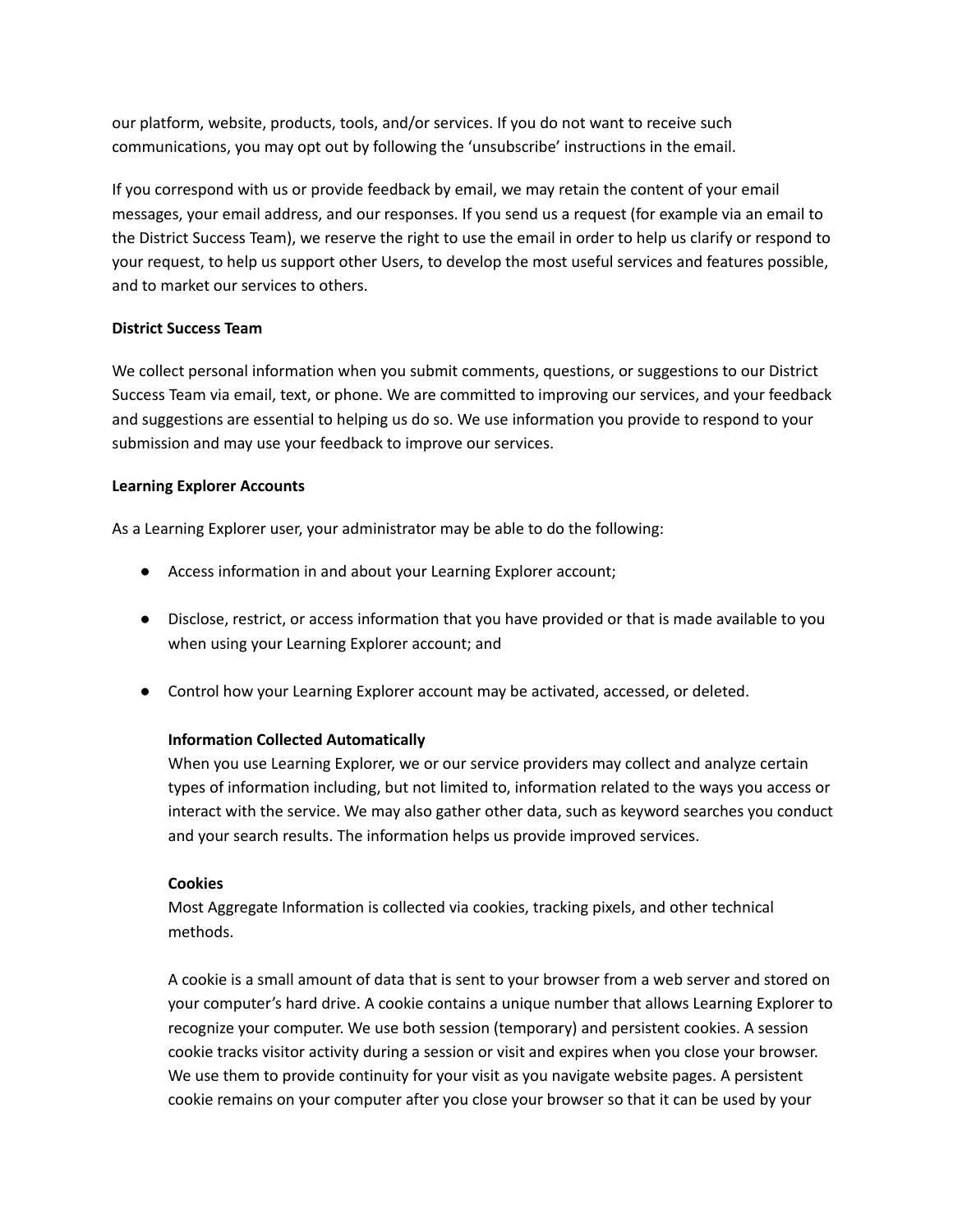browser to improve subsequent visits to the service. Persistent cookies, for example, allow us to keep track of your username and password (if you are a User), so you don't have to re-enter that information each time you visit.

Persistent cookies can be removed by following your web browser's directions. The Help function on most Internet browsers contains information on how to set your web browser to refuse all cookies or to indicate when a cookie is being sent. However, some features of Learning Explorer may not function properly if cookies are disabled.

We use tracking pixels (also known as clear gifs) on some of our website pages in conjunction with cookies to compile statistics about site usage. Tracking pixels are small pieces of code that are embedded on the pages of websites or applications so we can detect when they have been viewed. We or our service providers use these technical methods to analyze the traffic patterns on Learning Explorer, such as the frequency with which our Members visit various parts of our website or use our other products and services, such as mobile applications, and to measure site effectiveness.

We also use tracking pixels in HTML emails that we send our Members and visitors to determine whether recipients have opened those emails and/or clicked on links in those emails.

On their own, cookies and tracking pixels do not contain or reveal any Personally Identifiable Information. Cookies cannot be used to run programs or deliver viruses to your computer. Cookies are uniquely assigned to you, and can only be read by a web server in the domain that issued the cookie to you. However, if you choose to furnish Learning Explorer with Personally Identifiable Information, for example by subscribing to Learning Explorer, this information can be associated with the data collected using cookies or tracking pixels. These technical methods, which may involve the transmission of information either directly to us or to our service providers, allow us to make our website and services, and any emails you have been given permission to receive, more relevant to you.

We use third party vendors, including Google, to direct online advertisements about Learning Explorer to visitors to our site who we think might benefit from our services. Third party vendors, including Google, display our ads on sites across the Internet. They use cookies to serve select advertisements based on previous visits to Learning Explorer. To learn how to opt out of such services, please see Section 7 of this document.

#### **5. How and to Whom We Disclose Your Information**

Ensuring your privacy is important to us. We do not give, sell, trade, or rent your personal information to third parties except with your explicit consent or as outlined in this Policy.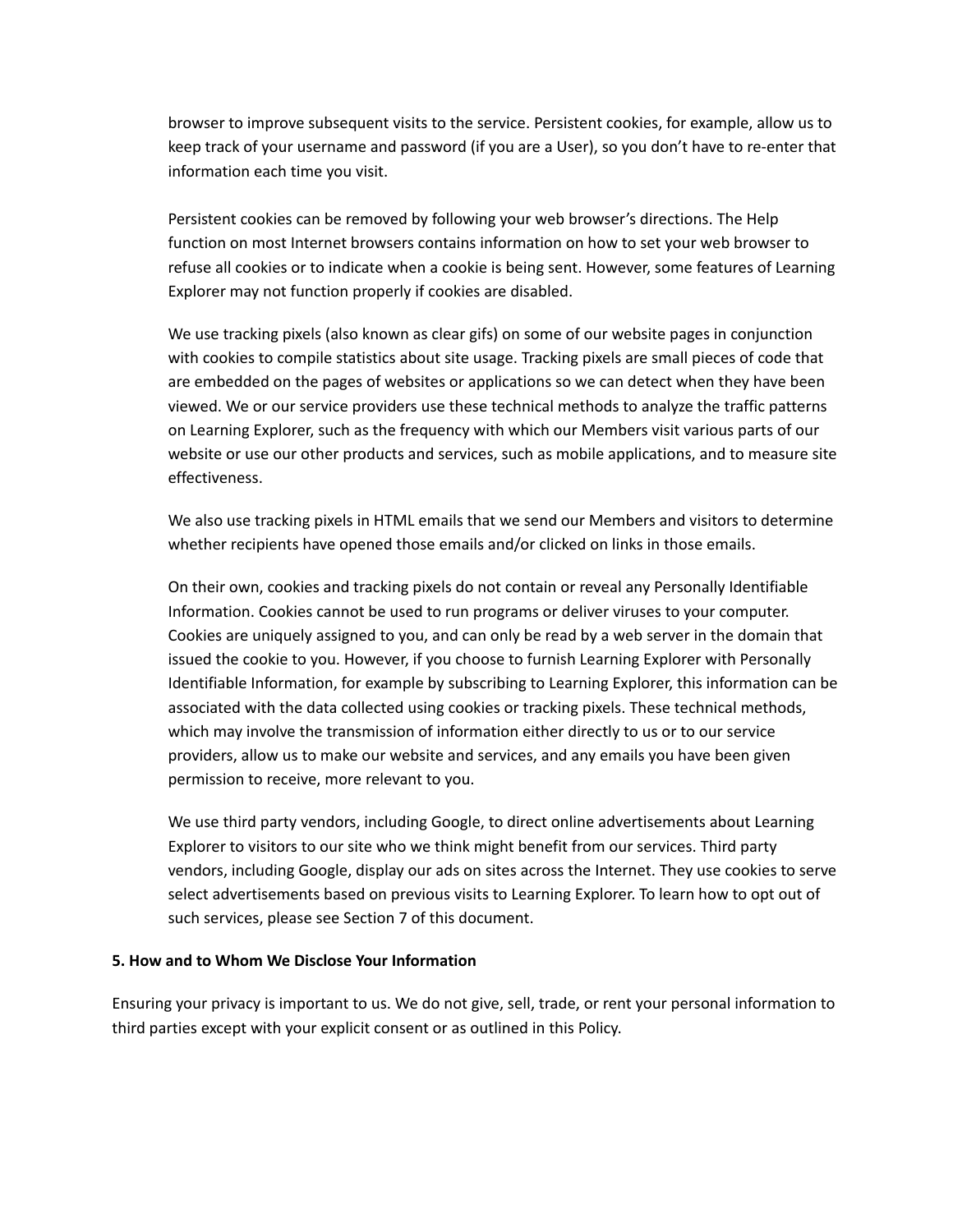### **Third-Party Service Providers**

We use other companies, agents, or contractors to perform services on our behalf. Examples include, but are not limited to, processing payment method transactions, sending email, analyzing data, etc. They have access to personal information needed only to perform the services we request, in accordance with this Privacy Policy. We do not authorize these companies to use or disclose your personal information except to provide the services we request of them.

## **Business Transfers**

Information about our Users, including Personally Identifiable Information, might be disclosed as part of any merger, acquisition, debt financing, or sale of company assets, as well as in the unlikely event of an insolvency, bankruptcy, or receivership in which Personally Identifiable information could be transferred as one of the business assets of the company. Any party who acquires our assets may continue to use your information as set forth in this Privacy Policy.

## **As Required by Law**

Learning Explorer may access or disclose information without providing you a choice in response to subpoenas, court orders, or legal process, to the extent permitted and as restricted by law; when disclosure is required to maintain the security and integrity of this service, or to protect any User's security or the security of other persons, consistent with applicable laws; to comply with laws and regulations or to enforce our Terms of Use.

## **6. How We Keep Your Information Secure**

The security of your most sensitive information is of the utmost importance to us. Learning Explorer uses secure HTTP (HTTPS), industry-standard, electronic, administrative, and physical procedures to safeguard the confidentiality of your Personally Identifiable Information, including, if applicable, Secure Sockets Layer ("SSL") technology to encrypt your payment method information when it is being transmitted over the Internet. If applicable, we deliver your payment method information to be stored with our payment providers and do not maintain it in our system. We run continuous security scans of our site so that we can immediately address any discovered issues to continue to best protect the confidentiality of our Users information.

We take several steps to protect your personal information in our facilities. Only employees who need access to your personal information to perform a specific job are granted access to that information. Finally, we rely on third-party service providers for the physical security of some of our computer hardware. Their security procedures ensure that your information is as secure as possible. Learning Explorer is 100% AWS cloud hosted and all servers are kept in a secure physical environment with access only to technicians with appropriate security clearance.

Your Learning Explorer account is protected by a password and or district Single Sign-On (SSO) service for your privacy and security. You can help protect against unauthorized access to your account and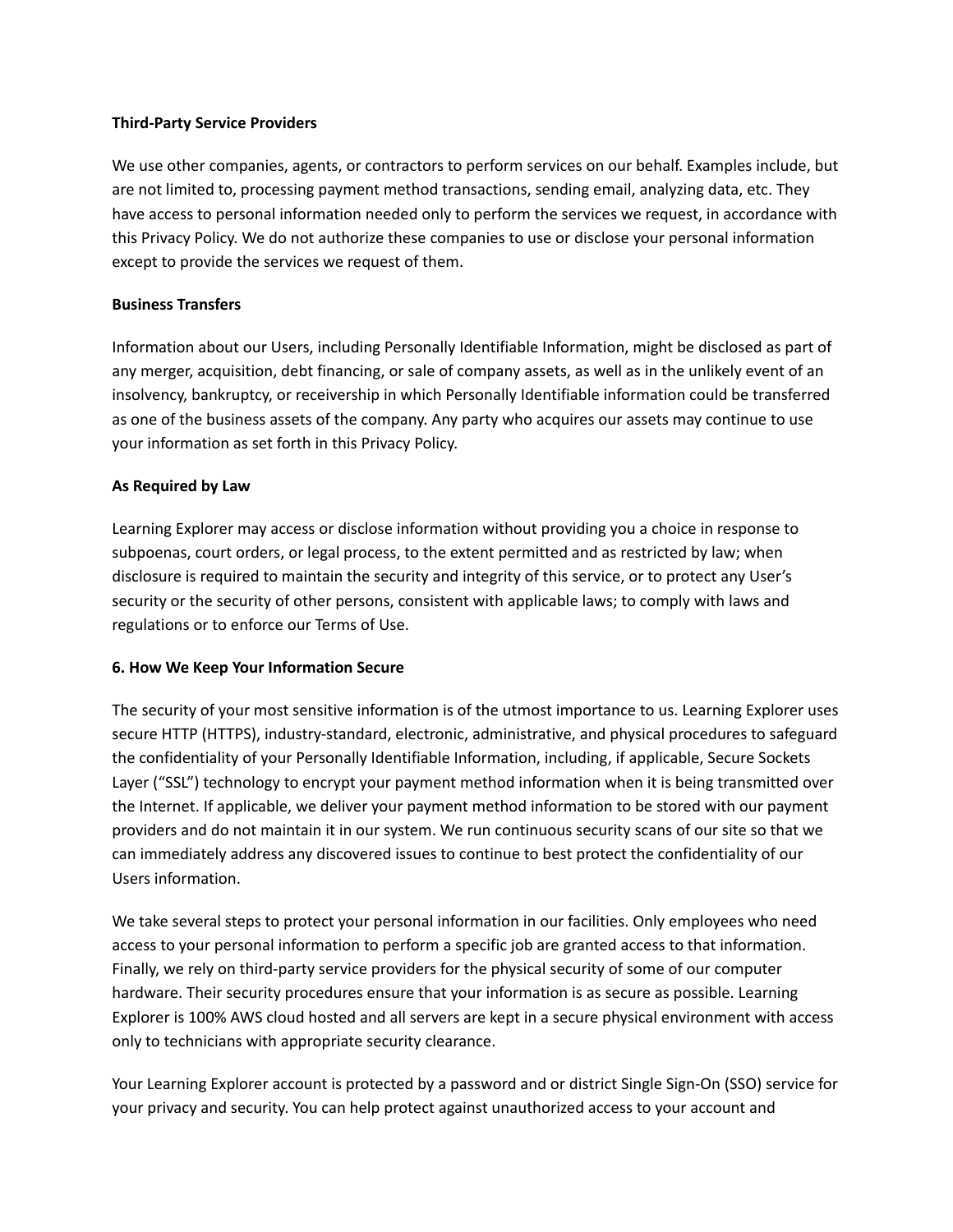Personally Identifiable Information by selecting and protecting your password appropriately and limiting access to your computer and browser by signing off after you have finished accessing your account.

While we use industry-standard precautions to safeguard your personal information, we cannot guarantee complete security. 100% complete security does not presently exist anywhere online or offline.

If, despite our extensive efforts to protect the security of your information, we believe a security breach has taken place, we will notify affected school or district administrators by the method described in the Learning Explorer Terms of Use.

## **7. Your Choices About What Happens to Your**

## **Information**

By accessing, interacting with, launching, downloading, uploading, or otherwise using Learning Explorer, and providing and/or making available to us your contact information, you expressly choose to receive certain communications from us as described in this Privacy Policy, and you expressly agree to the privacy practices described in it.

If you have elected to receive information about our services (or as permitted by your school or district) and would like at any time to unsubscribe from receiving this information, please follow the specific instructions included in such communications, adjust your email preferences, or send us an email detailing your specific request to support@LearningExplorer.com. Please note that 'opt out' and 'unsubscribe' requests may not take effect immediately and may take a reasonable amount of time to receive, process, and apply, during which time your information shall remain subject to the terms and conditions herein. Also, please note that in order to keep you informed about the operation of the service and related services, we reserve the right to send you emails and announcements that are needed for the proper functioning and administration of our services.

If you ask Learning Explorer to stop using your Personally Identifiable Information, we will honor that request while retaining a record of it as necessary to comply with applicable federal, state, or local laws as described in our Terms of Use.

To opt out of third-party vendors' use of cookies to deliver ads based on what websites you visit, go to the Network Advertising Initiative opt-out page.

## **8. Children Under 13**

Our services are directed to a general education audience, and users include school districts, schools, teachers, parents and students.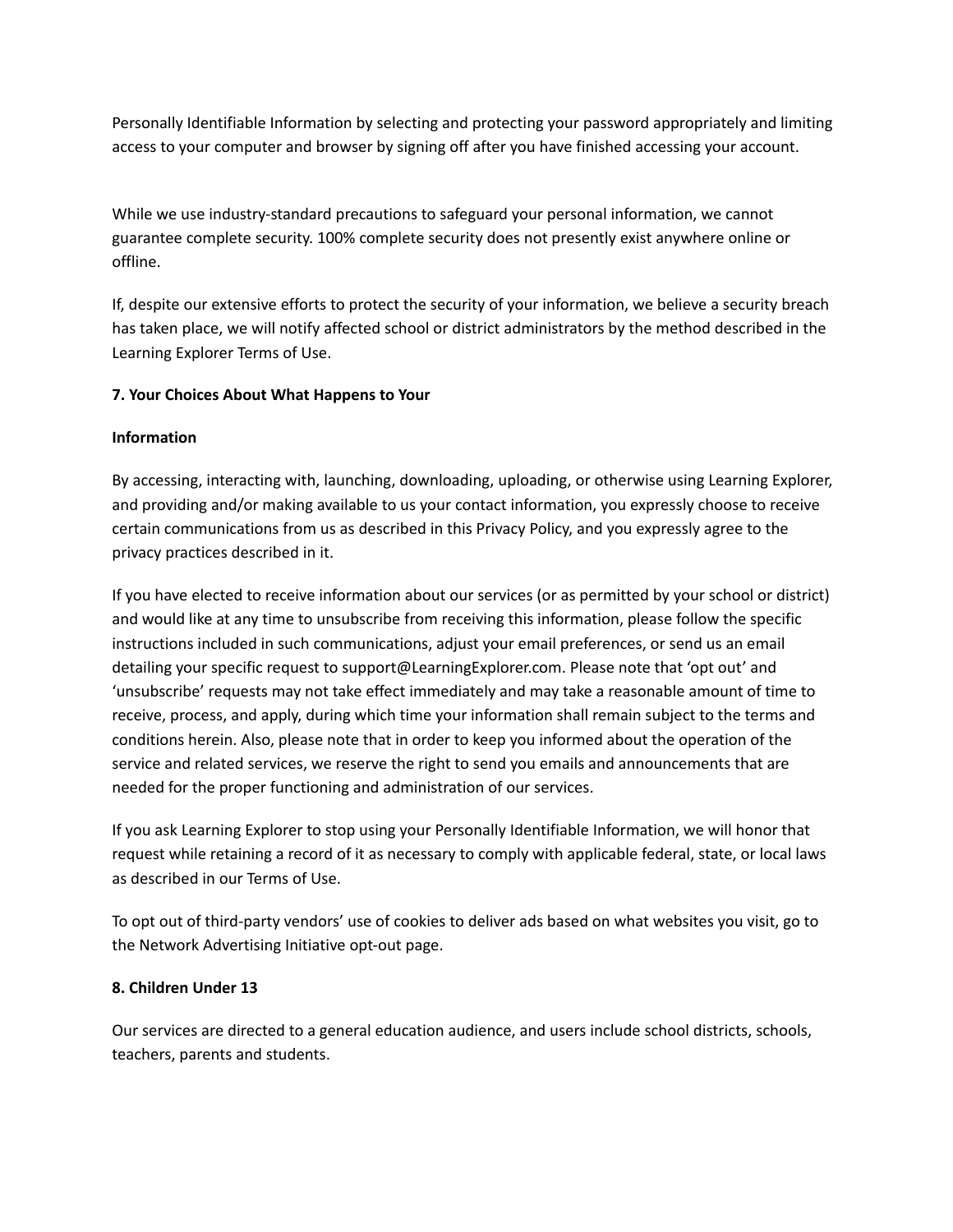We do not collect personally identifiable student information or student education records, and therefore we are not subject to the Family Educational Rights and Privacy Act (FERPA).

Disclosure of Information

We do not collect or disclose personal information from children.

# **9. Links to Other Websites**

Learning Explorer contains links to third-party websites, and any information you provide to those sites will be covered by their privacy

policies. We encourage you to review the privacy policies of websites you choose to link to from Learning Explorer so that you can understand how they collect, use, and share your information. Learning Explorer is not responsible for the privacy statements, practices, or other content on websites outside of Learning Explorer.

## **10. International Users**

Learning Explorer is headquartered in Santa Barbara, California, US. If you are located outside of the United States, the Personally Identifiable Information you provide to us will be transferred to the United States and governed by applicable US laws and regulations and this Privacy Policy. Some of this information may be transferred to, processed, and stored temporarily by our service providers in other countries. By submitting your personal information, you consent to its transfer to and storage in the United States and other countries designated by Learning Explorer, its governance by US laws and regulations, and its use in accordance with this Privacy Policy.

# **11. California Consumer Privacy Act (CCPA) and**

# **California Privacy Rights**

This section provides additional details about the personal information LearningExplorer.com, LessonPlanet.com, and other related domains collect about California consumers and the rights afforded to them under the California Consumer Privacy Act or "CCPA."

The Learning Explorer website(s) uses cookies to improve your experience for the purposes of, but no limited to, analytics, functionality, personalization, content and targeted advertising. Cookie based advertising from The Education Planet website(s) is a service provided by us to you as the consumer and is not an act of selling information to a third party for their use. By using these website(s), you agree with the use of these cookies.

The Learning Explorer website(s) does not sell (as such term is defined in the CCPA) the personal information we collect (and will not sell it without providing a right to opt out) including third party